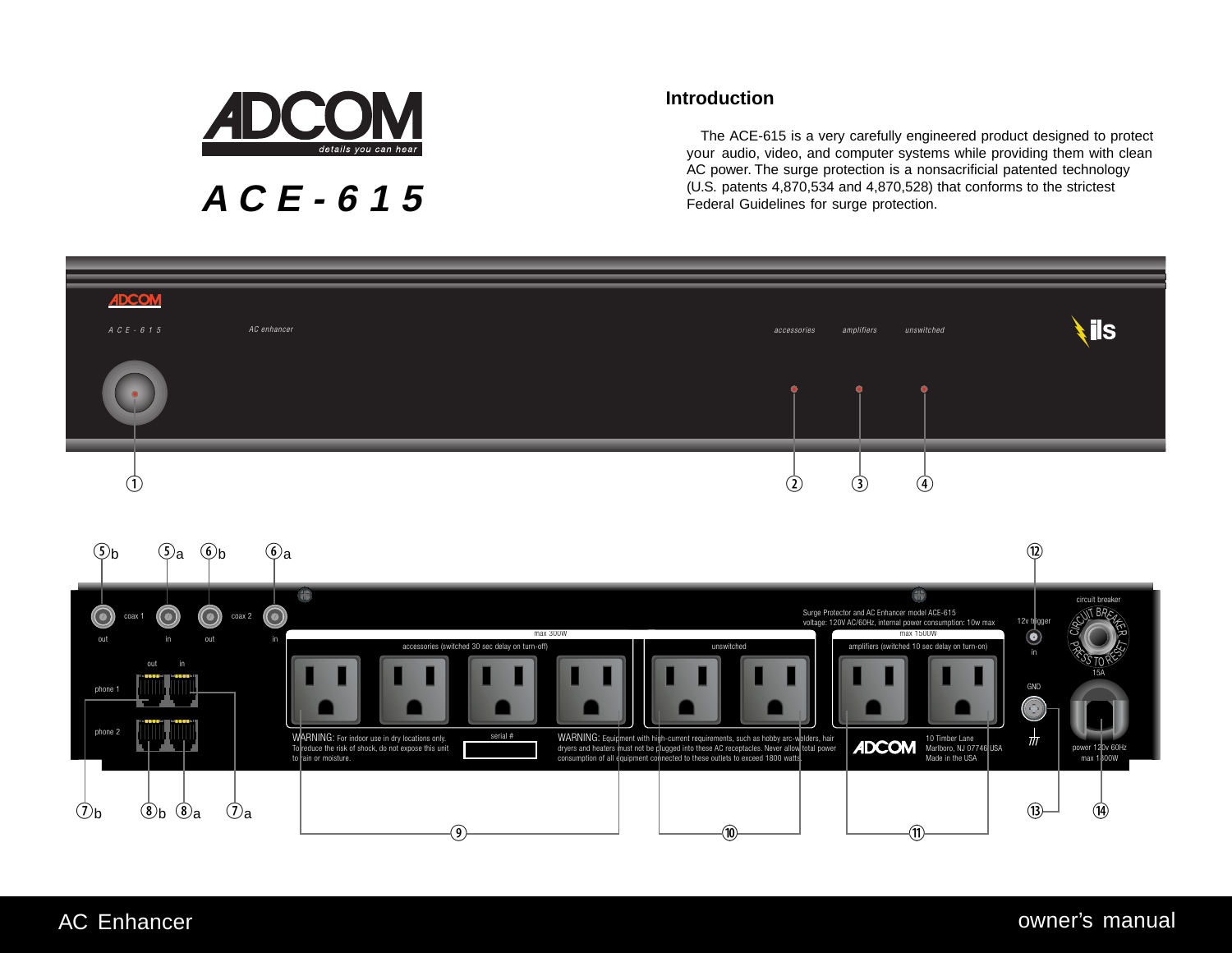# **Safety Instructions**

- Read all instructions and store them for future reference.
- Plug unit into polarized AC outlets only. Contact an electrician if there is any doubt that the outlet is properly polarized.
- Install in a properly ventilated location, away from heaters, heat ducts and other heat producing devices.
- Do not use with high-current devices such as hobby arc welders, hair dryers, and space heaters. Total power consumption of connected equipment must not exceed 1800 watts.
- Do not use a unit if there are any signs of damage.
- No user serviceable parts inside. Do not attempt servicing of this unit yourself. Refer servicing to qualified service personnel.
- All Satellite/DSS, Cable, and Antenna cables must be grounded in accordance with Section 810 of the National Electrical Code and ANSI/NFPA No. 70-1984. Failure to comply with these codes will void all warranties regarding the ACE-615.

## Symbol explanations





 This "lightning flash with arrowhead" symbol is intended to alert the user of the presence of uninsulated "dangerous voltage" within the products enclosure that may be of sufficient magnitude to constitute a risk of electric shock to persons.



 This exclamation point symbol is intended to alert the user to the presence of important operating and maintenance (servicing) instructions in the literature accompanying the appliance.

# Unpacking

Before each ACE-615 left the factory, it was carefully inspected for physical imperfections as a routine part of ADCOM's systematic quality control. This, along with full operational and mechanical testing, should insure a product flawless in both appearance and performance. After you have unpacked the ACE-615, inspect it for physical damage. Save the shipping carton and all packing materials, as they are intended to minimize the possibility of transportation damage, should the product ever need to be shipped again. In the unlikely event damage has occurred, notify your dealer immediately and request the name of the carrier so that a written claim to cover the damage can be initiated.

The right to any claim against a public carrier can be forfeited if the carrier is not notified promptly in writing and if the shipping carton and packing materials are not available for inspection. Save all packing materials until the claim has been settled.

## **Installation**

For maximum performance and extended product life, install the ACE-615 in a well ventilated area away from external heat sources like radiators and heat vents. For professional installations, the ACE-615 may be mounted in a standard 19-inch rack using the optional RM-3 rack-mount adapters available through **ADCOM** dealers.

# **Connections**

Optional: Attach the supplied color-coded AC cord labels to each AC cord to be installed. Place a label at each end of the AC cord to easily identify which cord is connected to each product.

#### System AC Connections

Begin by connecting products which require full-time AC power to the rear panel jacks labeled "unswitched"  $@.$ Connect the amplifiers' power cord to the rear AC jacks labeled "amplifiers"  $@.$  Connect the AC power cords of all other products to the switched jacks on the rear panel labeled "accessories"  $\circledR$ .

## Grounding Screw

The grounding screw  $\mathcal{B}$  provides a convenient system grounding point where one or more of the components is not equipped with a three prong AC cord. The entire

system can be grounded by simply connecting a wire between the chassis of any system component and the ACE-615 grounding screw  $\circled{B}$ . (The remaining components will be grounded to the ACE-615 through the various audio and video coax connections.)

## Remote Triggering

The ACE-615 may be remotely activated and deactivated using a low voltage trigger signal available from most contemporary preamps and receivers. Connect the trigger out jack of the preamp with the ACE-615's 12v trigger in jack  $@.$ 

## Sat/DSS and Cable Connection

Connect the incoming coax cable to the coax 1 input jack **Ta. Connect the corresponding coax 1 output jack Sb to the appropriate input jack of a cable box, SAT/DSS** receiver, or TV/Monitor. For a second device follow the same procedure using the coax 2 input  $@a$  and the coax 2 output *Ob.* 

NOTE: All outdoor cables must be properly grounded prior to entering a building. See the Safety Instructions section for further details.

#### Phone Line

Connect the phone line from the wall outlet to the phone 1 input jack  $\mathcal{D}a$ . Connect the corresponding phone 1 output jack  $\oslash b$  to the line input of a modem, DVD/TiVo, DSS receiver, or pay-per-view cable box. For a second device follow the same procedure using the phone 2 input  $@a$  and phone 2 output  $@b$ .

#### AC Power Connection

Once the installation and all necessary connections are made, insure all connected equipment is off, and that the ACE-615 power button  $\odot$  is in the Off (out) position. Now plug the AC power cord  $\omega$  into a grounded AC wall outlet. The unit is ready for operation.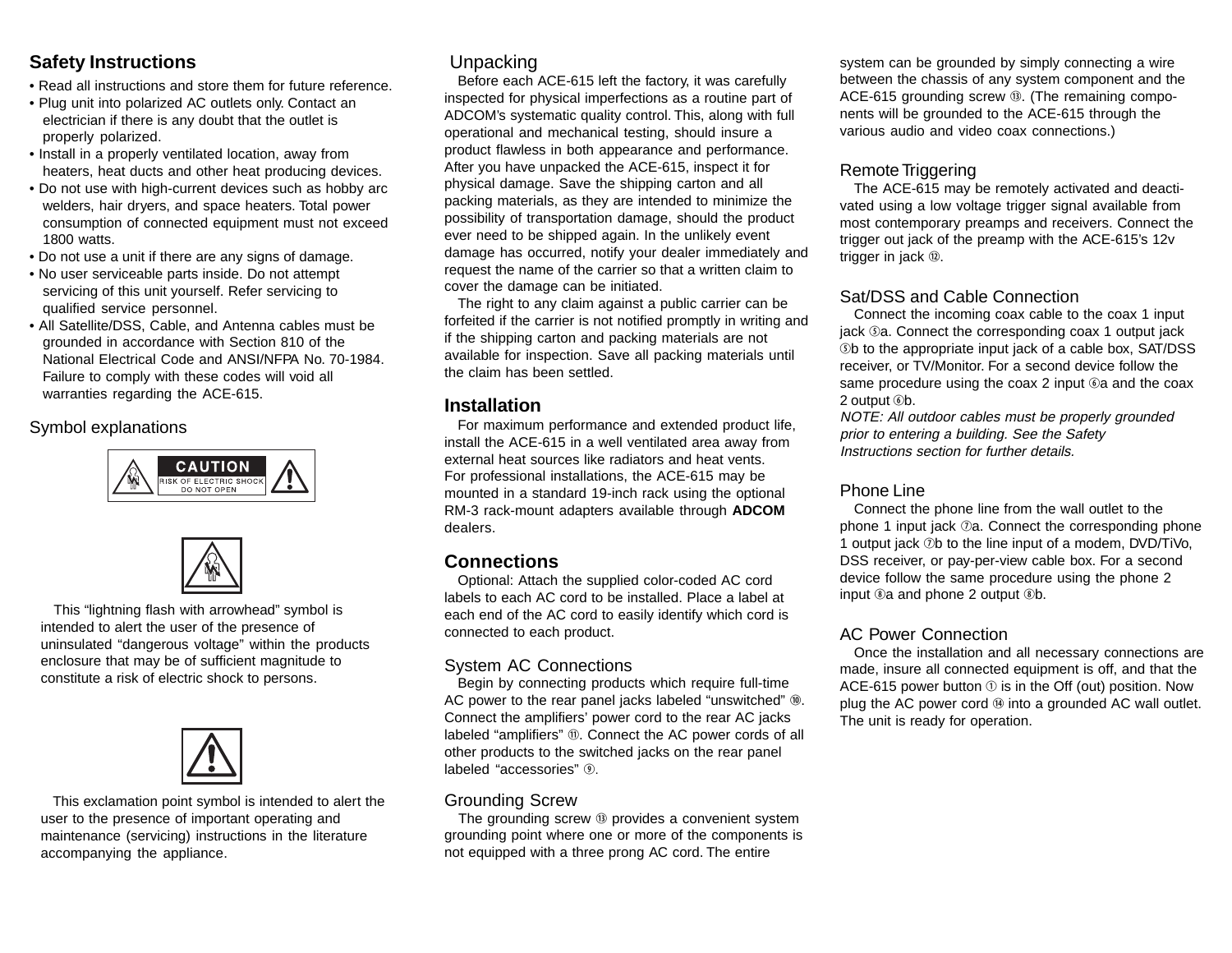## **Operation**

The unswitched front panel LED  $\circledA$  indicates that AC current is passing through the ACE-615 and into the components connected to the unswitched AC rear panel outlets  $@.$  The unswitched LED  $@.$  is always on provided the unit is plugged into an active AC source.

To prevent turn-on thump, the jacks for the accessories and amplifiers have seperate relays. When the ACE-615 is turned on, the accessories power up before the amplifiers. When powering down, the relay works in reverse. These delays are in effect both with the 12V trigger source, and without, and the duration may be adjusted by your authorized ADCOM dealer.

#### Front Panel Control

Press the ACE-615 power button  $\odot$  to activate the unit. The power LED  $\Phi$ , accessories LED  $\Phi$ , and amplifiers LED  $\odot$  will glow red. AC power is being supplied to all connected components.

#### Remote 12v Trigger Control

- \* Note: This section only applies when an external trigger is connected to the 12v trigger in jack  $$\mathcal{D}$ .$
- \* Note: The unit only responds to an external trigger when the power button  $\mathbb O$  is pressed in. The power button  $\mathbb O$  can be used to override the 12v trigger input and turn the ACE-615 off.

Press the ACE-615 power button  $\odot$  to put the unit into standby mode. The power LED  $\odot$  will glow amber indicating it is waiting for an external 12v trigger to power on. Turn on the component supplying the 12v trigger. The ACE-615 power button LED  $\odot$  and switched LED  $\odot$  and amplifiers LED  $\odot$  will glow red indicating AC power is being supplied to all connected components. Turn off the 12v trigger supply to return the ACE-615 to standby mode.